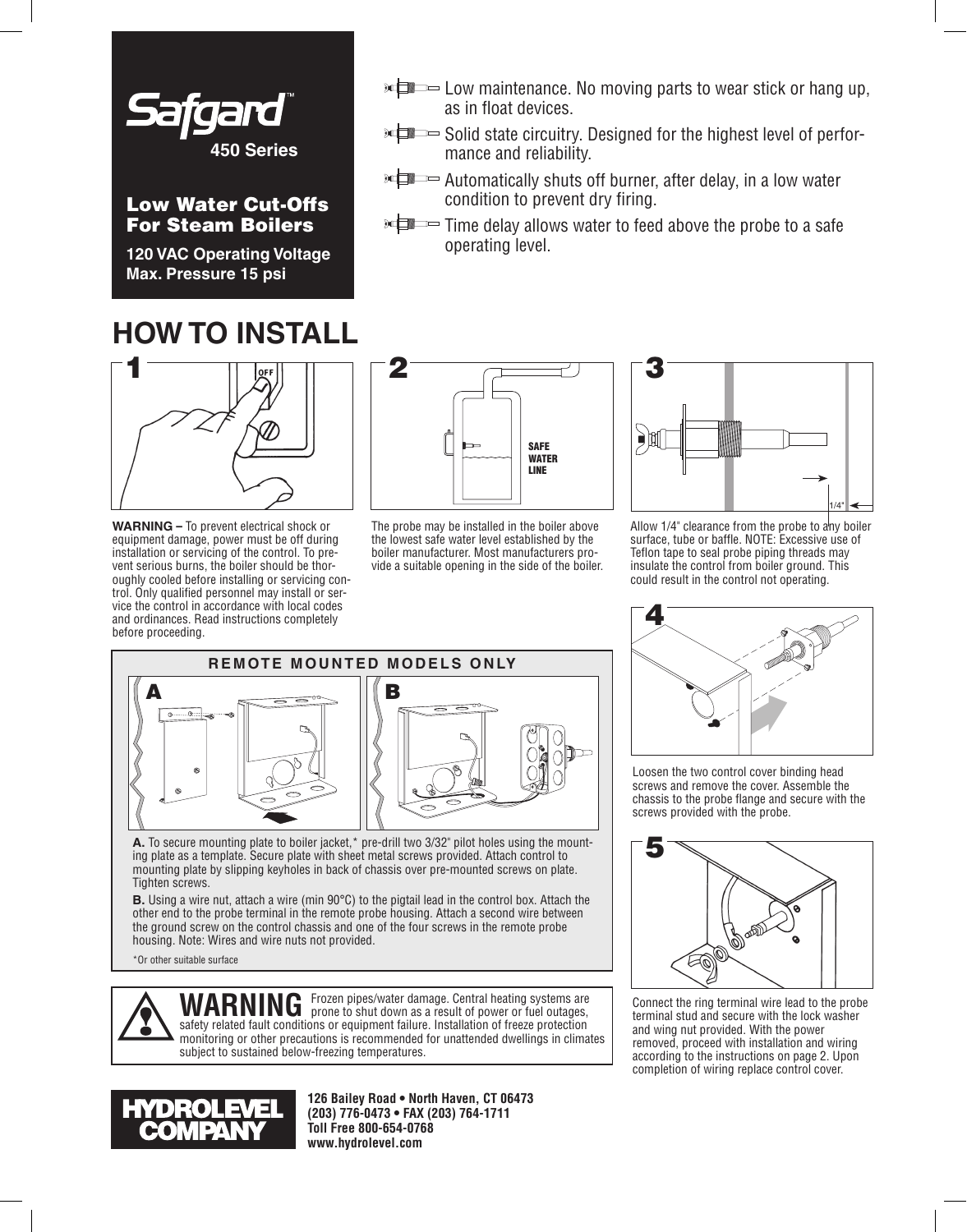#### **WIRING METHOD A:** SAME POWER SOURCE FOR CONTROL AND BURNER CIRCUIT.



**A1**Connect input voltage (120 VAC, 60 HZ) to terminals 1 and 2. 120 VAC, 60 HZ must be supplied to terminals 1 and 2 for internal operation of the control.



**A2** Connect terminal 2 to burner circuit neutral. Connect terminal P2 to burner Circuit in series with other limit controls. Consult boiler manufacturer instructions for proper terminal connections. Control should be wired in series with and before other limit controls.

**BURNER POWER SOURCE 120VAC 0 + LIMIT CONTROLS 2 1 P1 P2 A BURNER CIRCUIT WATER FEEDER**

**A3** Optional water feeder connection. Connect feeder N to terminal 2. Connect Feeder H to terminal 1. Connect feeder "FEED" or "W" to terminal A. For water feeders with 2 leads, connect feeder neutral to terminal 2 and feeder hot to terminal A. **Note:** *Use of a solenoid valve or McDonnell & Miller Model 101A water feeder may cause flooding and is not recommended for use with this low water cut-off.*

#### **WIRING METHOD B:** SEPARATE POWER SOURCE FOR CONTROL AND BURNER CIRCUIT.



**B1** Remove jumper between terminals 1 and P1. Connect input voltage (120 VAC, 60 HZ) to terminals 1 and 2. 120 VAC 60 HZ must be supplied to terminals 1 and 2 for internal operation of the control.

Connect hot lead from the burner **B2** control circuit to terminal P1. This terminal supplies power to terminal P2 in normal operating conditions when water is at the probe. Connect neutral to burner circuit. Note: consult boiler manufacturer instructions for proper terminal connections.



**B3** Connect terminal P2 to burner circuit in series with and before other limit controls.

Optional water feeder connection. **B4** Connect feeder H to terminal P1. Connect feeder "FEED" or "W" to terminal A. Connect terminal N to neutral of the burner circuit supply. For feeders with two leads, connect feeder hot to terminal A and connect feeder neutral to neutral of the burner circuit supply. **Note:** *Use of solenoid valve or McDonnell & Miller model 101A water feeder may cause flooding and is not recommended for use with this low water cut-off.*



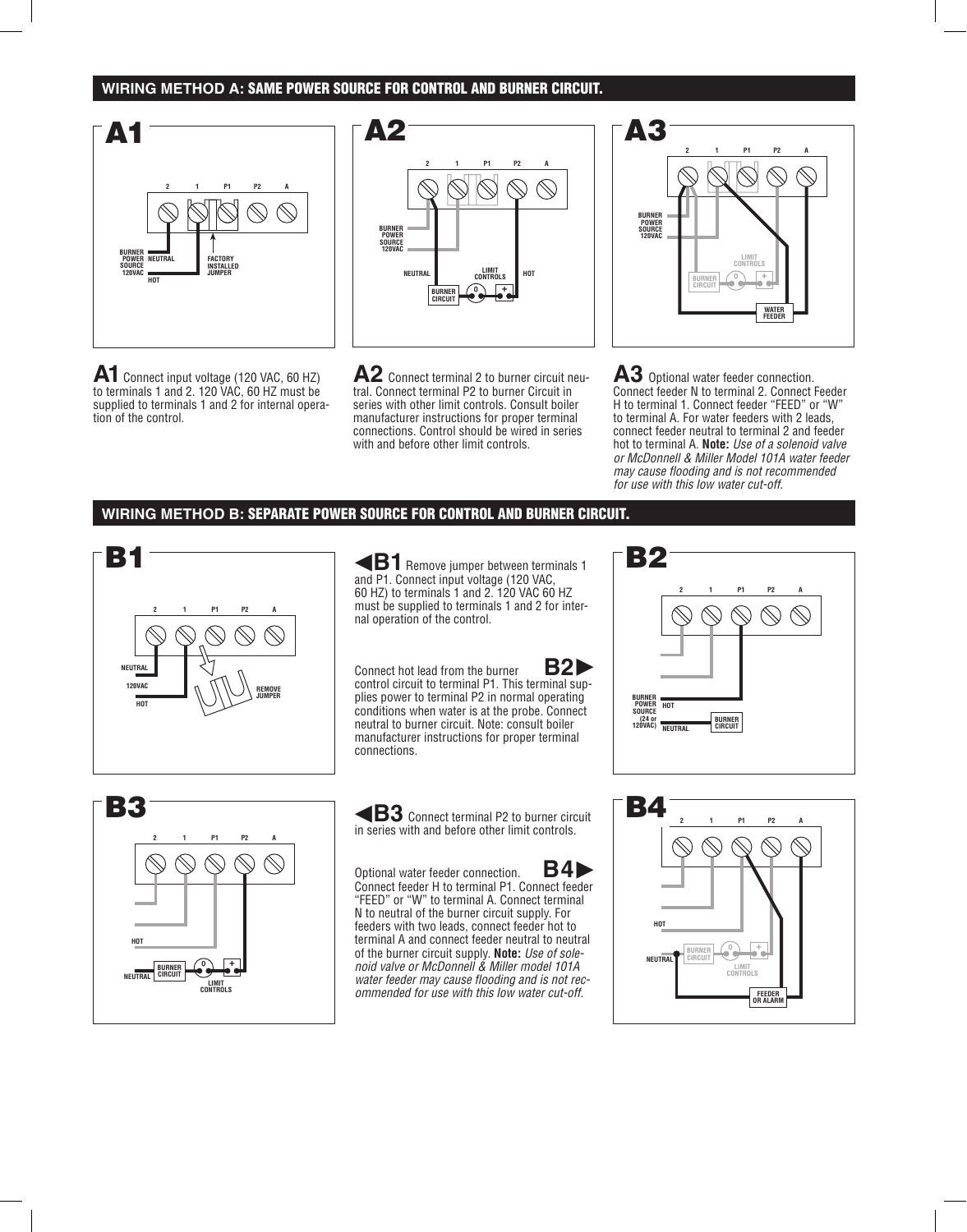## **Principle of Operation**

Hydrolevel controls are electrically operated. A probe is installed in the boiler shell and connected to the control unit. Water is used as a conductor to complete a circuit from the probe to the control unit. The control unit provides switching contacts to complete the burner control circuit and to operate an optional alarm or water feeder.





interrupts the burner circuit and shuts down the boiler. This time delay feature prevents short cycling of the burner circuit during temporary low water levels common in turbulent steam boiler environments.

# **Operating Instructions**

#### **NOTE**

For proper low water cut-off operation, the boiler should be cleaned at initial installation and periodically thereafter. Refer to the boiler manufacturer's instructions for cleaning procedures.

### **OPERATING TEST PROCEDURE**

- 1. After installation, bring the boiler water to a safe operating level, turn on power and set the thermostat to call for heat. The amber LED lamp should be off. **The boiler will fire after a 30 second delay.**
- 2. *Slowly* lower the boiler water to a point below the probe. The amber LED lamp on the control will light. The lamp may begin to flicker with the bouncing water level. Stop draining the boiler when the lamp glows steadily. NOTE: The water should not be lowered beyond a visible point in the gauge glass.
- 3. The boiler will shut down within 15 seconds.

#### **IF BURNER DOES NOT SHUT DOWN IN LOW WATER**

1. Check terminal block wiring to insure that all connections are correct.

- 2. Check the probe installation to insure that there is 1/4" clearance from any surface within the boiler or pipe. (Refer to Step 3 on page 1 of this instruction sheet.
- 3. Clean the boiler in accordance to the manufacturer's instructions. Machining oils, grease, rust and other contaminants in the boiler water can cause foaming or surging and make a low water condition difficult to detect during burner operation.

### **IF THE AMBER LED LAMP IS ON**

The amber LED lamp indicates that the water is below the probe. If the gauge glass shows that the water is at the correct operating level and the amber LED is lit check the following:

- 1. Check for plugged gauge glass.
- 2. Make sure probe lead wire is properly secured to the terminal.
- 3. Check for proper ground between probe and boiler shell. Excessive use of Teflon tape or sealing compound may isolate the probe from the boiler shell.
- 4. Remove probe and examine for oily residue. Clean probe with steel wool and skim boiler.

# **Maintenance**

To ensure optimum performance remove and inspect probe annually. Clean any sediment or scale from the probe using a scouring pad or steel wool. Re-install the probe and perform the Operating Test Procedure described above.